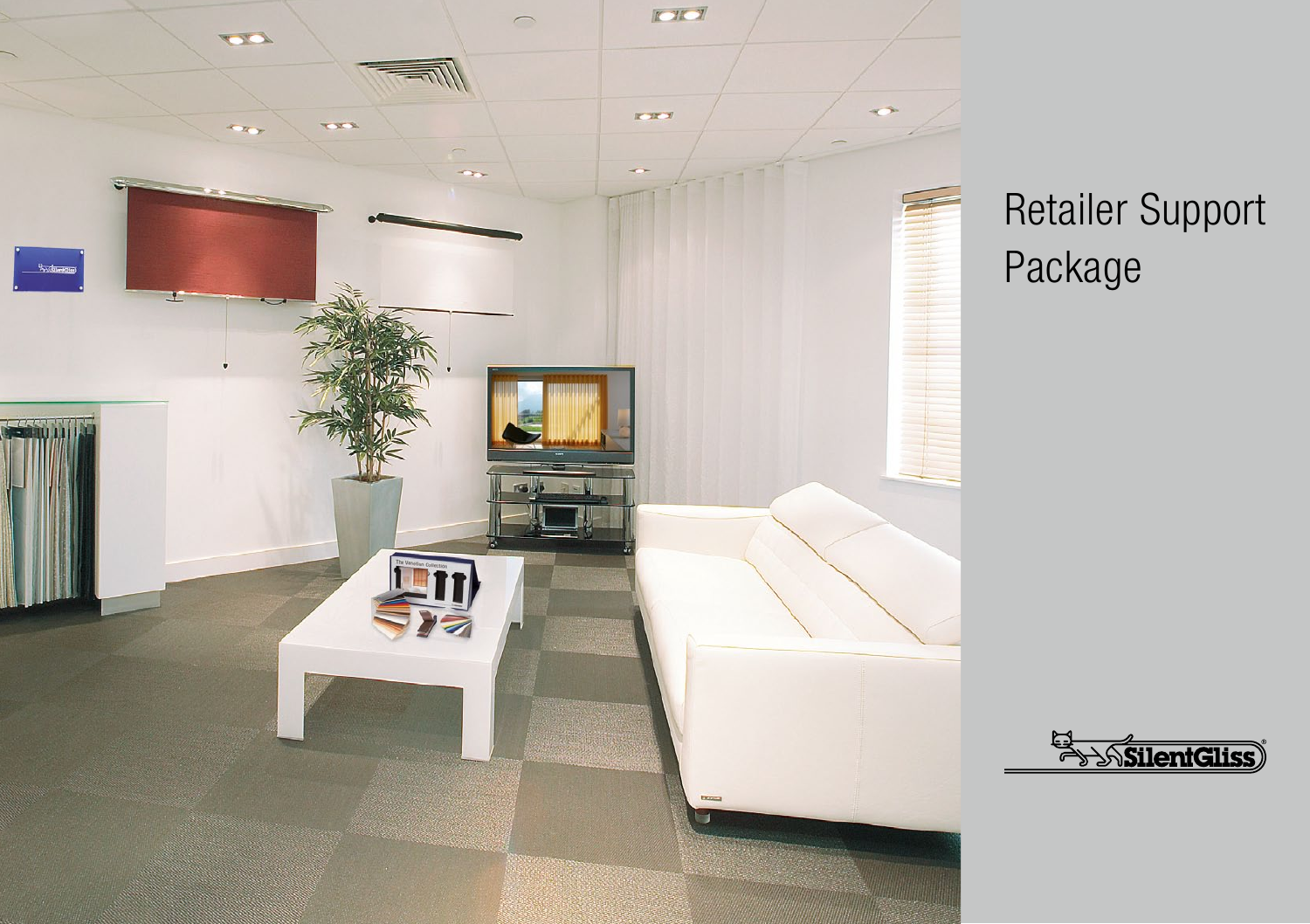### Contents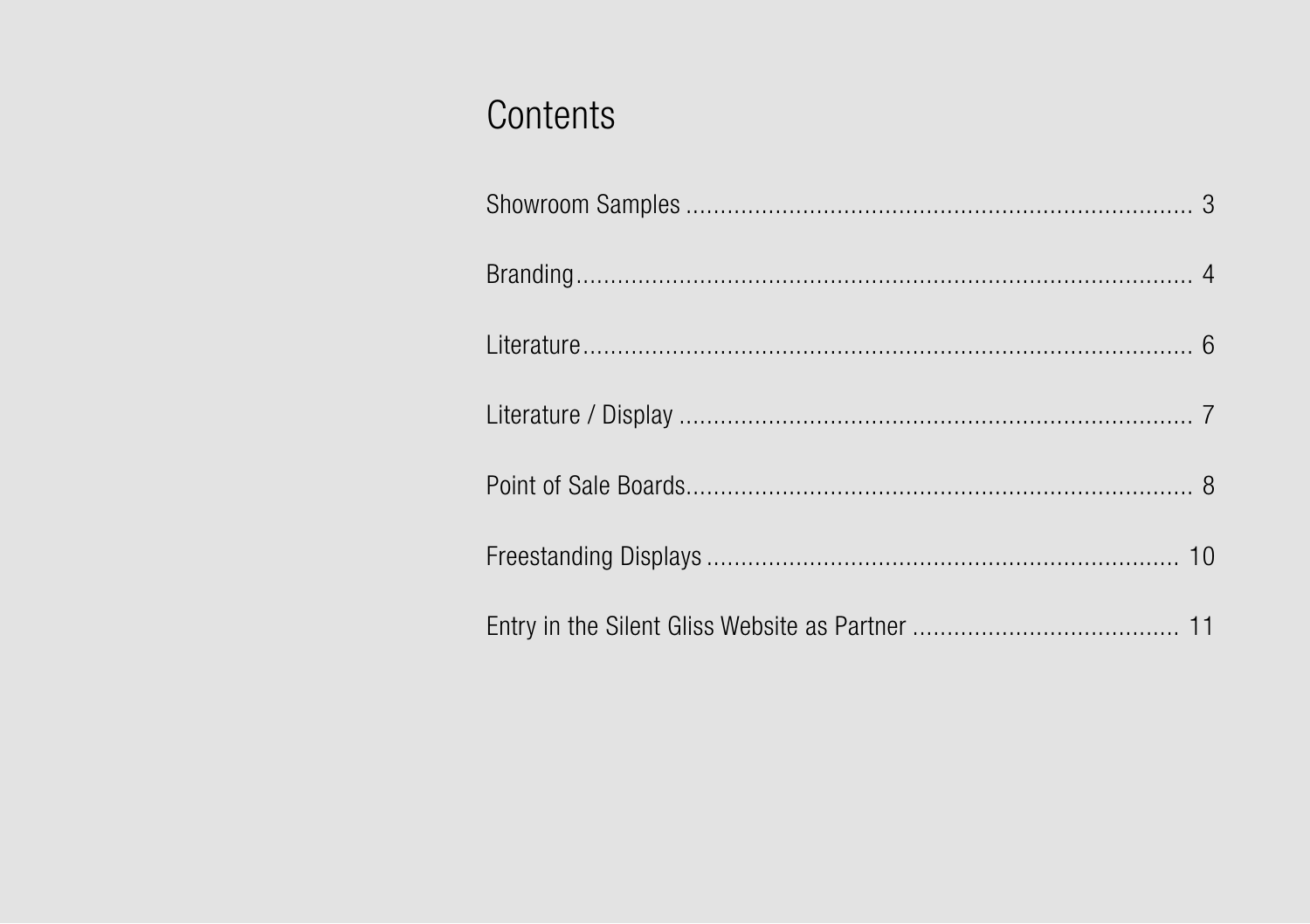### Showroom Samples



Product samples for your showroom are available at a significantly discounted price. Please contact your local Silent Gliss representative for more information.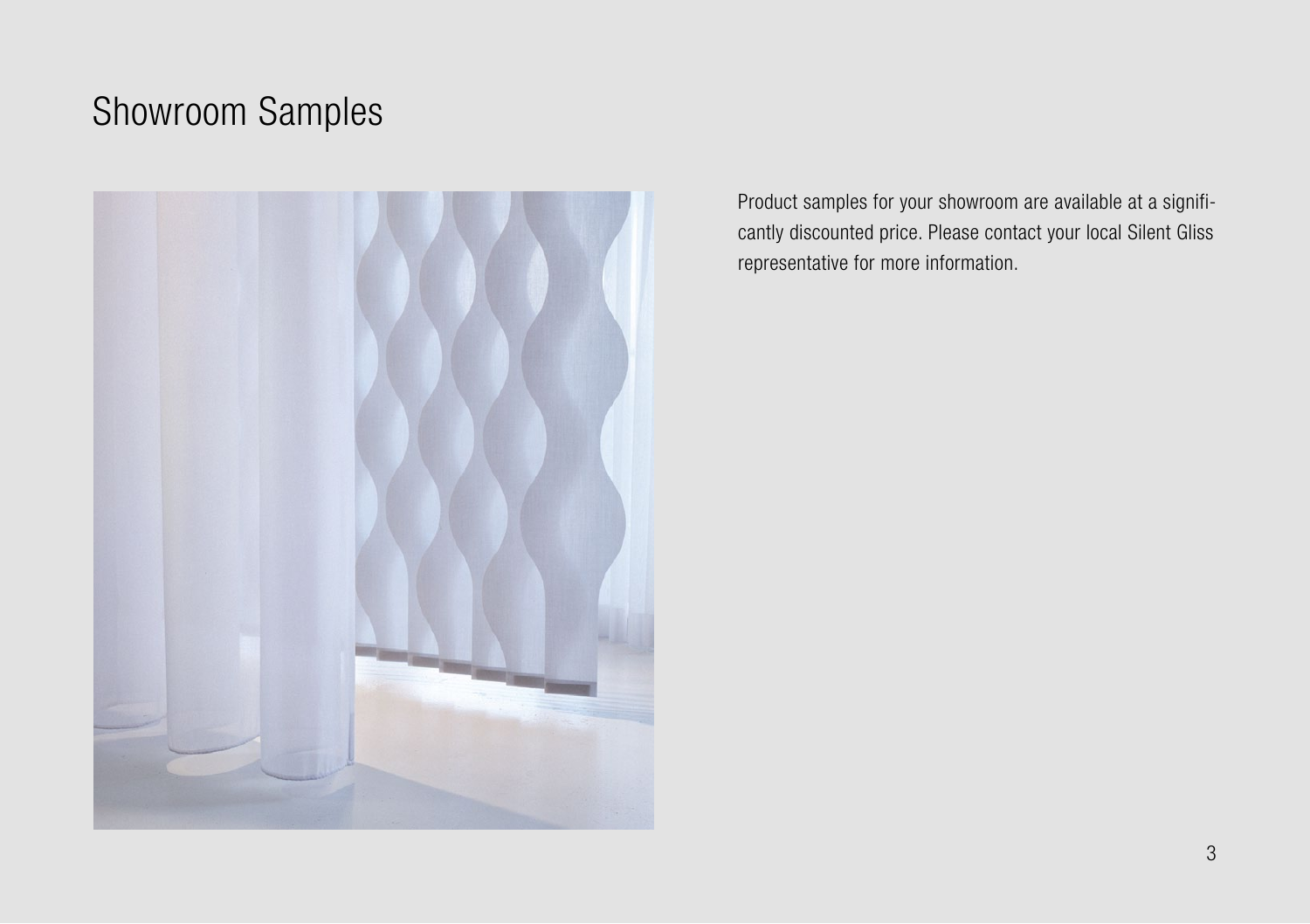### Branding





#### Branding board

The branding board is available either wall mounted or free standing, made of 8mm blue acrylic with dimensions 325x183mm. It is printed with a white Silent Gliss logo.

Cost: Free of charge

### Magnetic Branding Badge

Two aluminum plates showing the white Silent Gliss logo on a blue background are joined by two strong magnets which guarantee a lasting attachment on all fabrics. The plates are 90x30mm and suitable for most blind samples. They can be attached to Venetians using adhesive pads. Recommended for use in conjunction with plastic display wallets.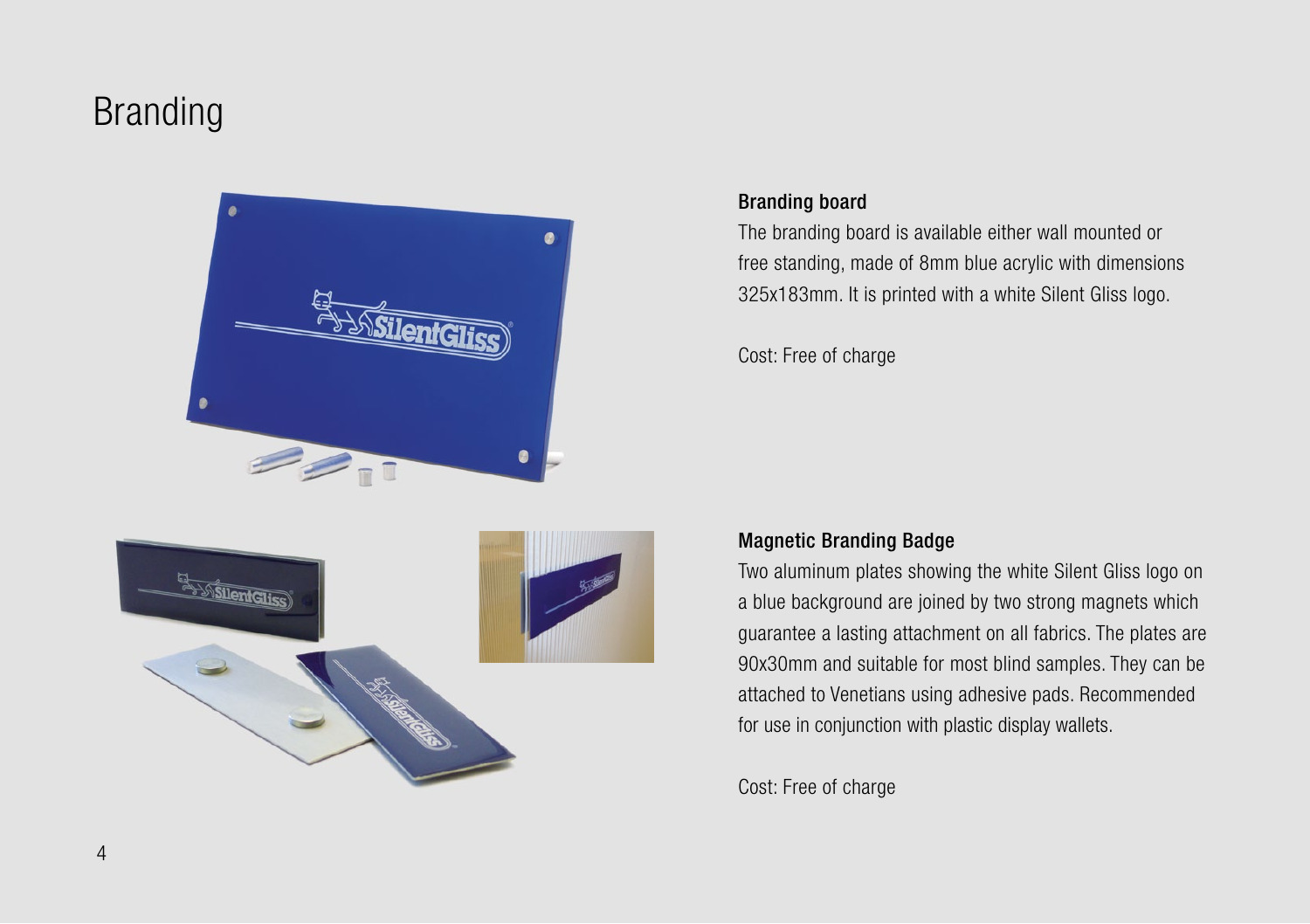

#### Plastic Leaflet Holders

For use in conjunction with branding badge. The plastic wallets can be used to provide explanatory information about the specific product on display. Inserts for all product groups are available. These allow for information to be written on the reverse side.

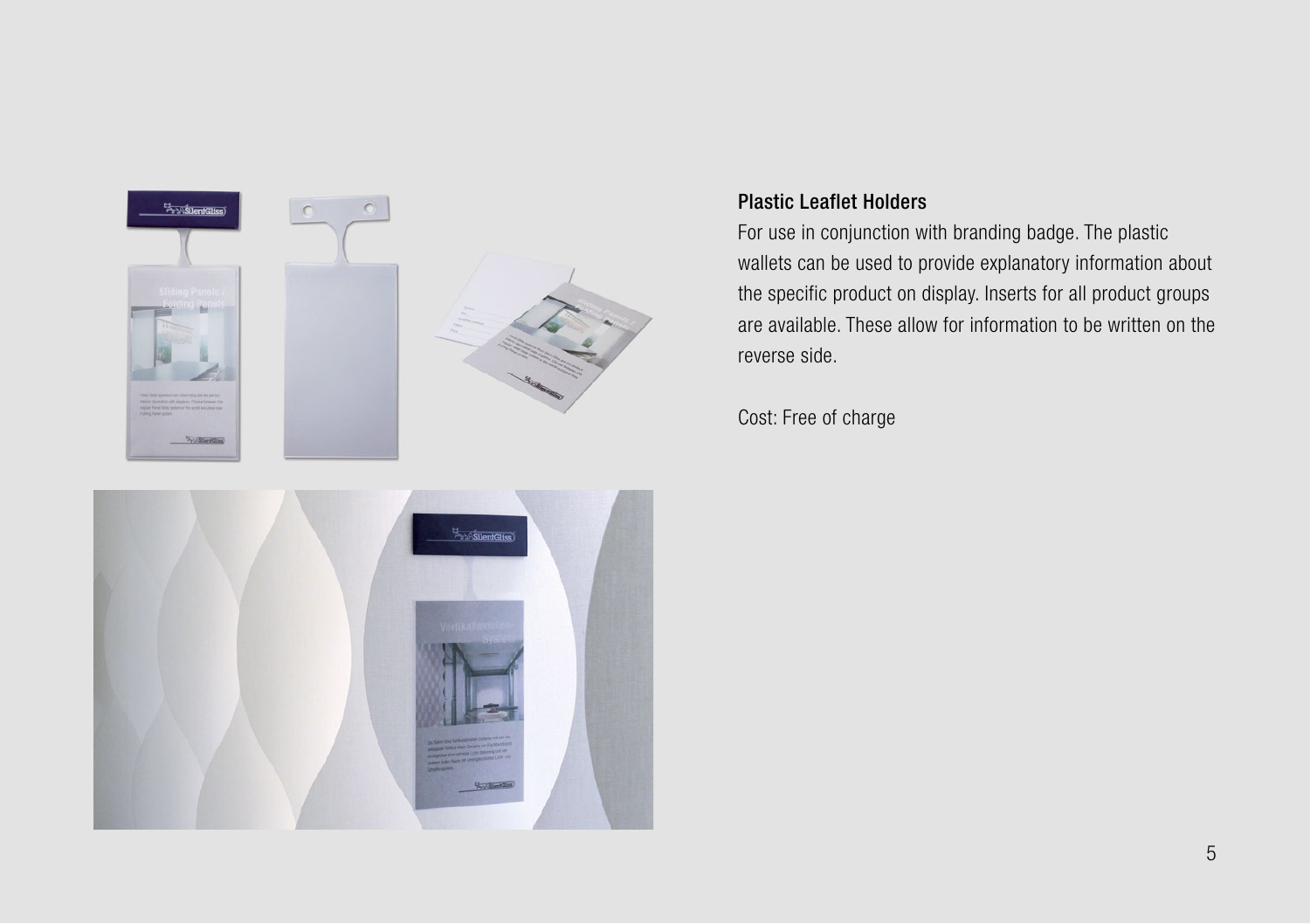### Literature





#### Overview Folder

Exclusive folder A5 (landscape) with two tabs for flyer inlays. The right side contains product group flyers, whereas the left side provides space for the overview flyers. The overview flyers contain information about the Silent Gliss philosophy, general motorisation and fabrics. Note that the product group flyers do not contain any specific information about systems, only images.

Cost: Free of charge

### Product Brochures

Product brochures feature a wealth of product information, inspiring room sets and product close ups. Each brochure summarises the systems contained within a particular product range.

Size: 165mm x 297mm / Cost: Free of charge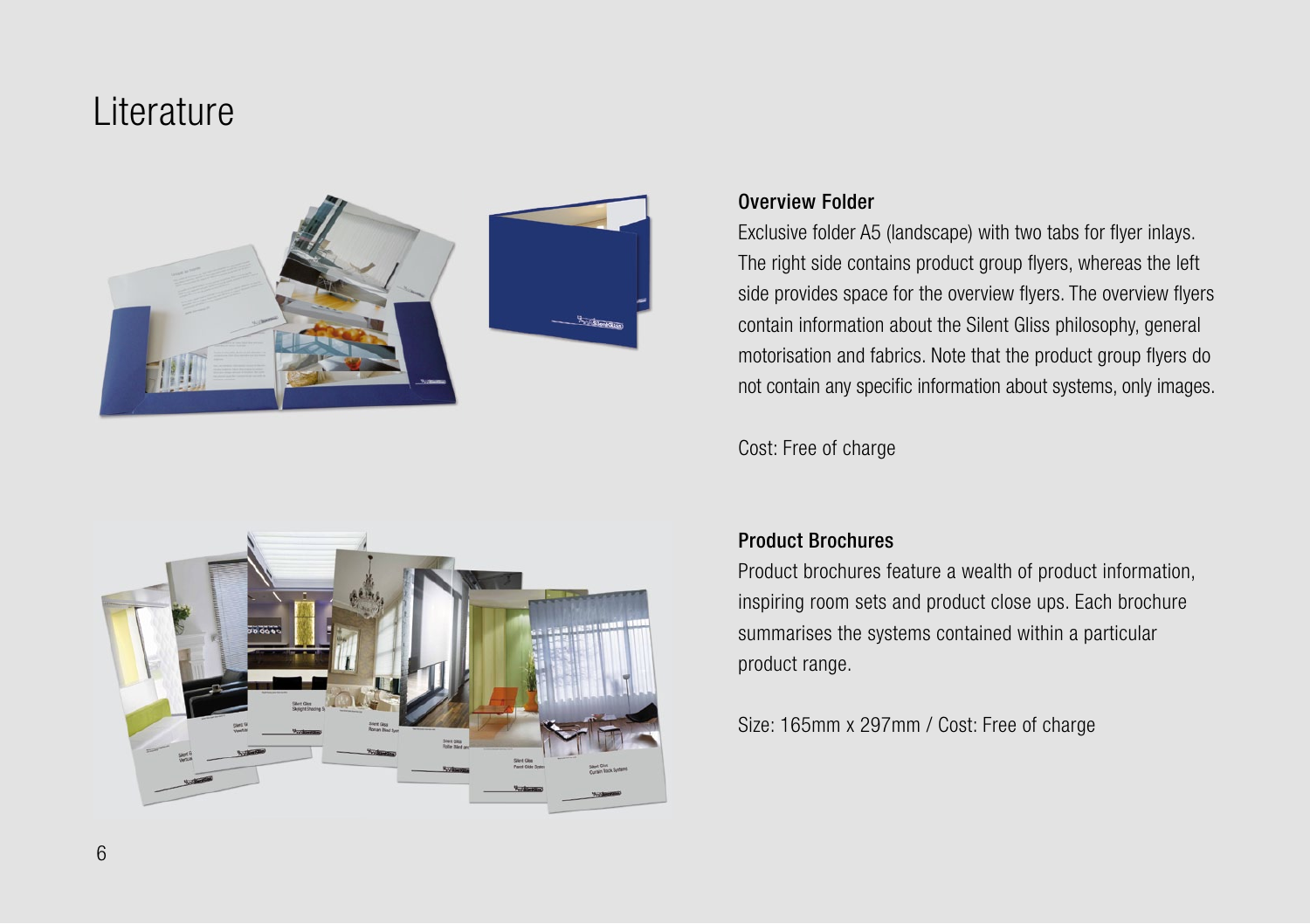### Literature / Display



#### **Catalogue**

A detailed overview of all systems and parts used in the assembly of our products. Includes application charts and fitting information.

Cost: Free of charge





#### Brochure stand

For an optimal presentation of the information folders and the product group flyers we can provide a stylish stand made of transparent, satin finish acrylic.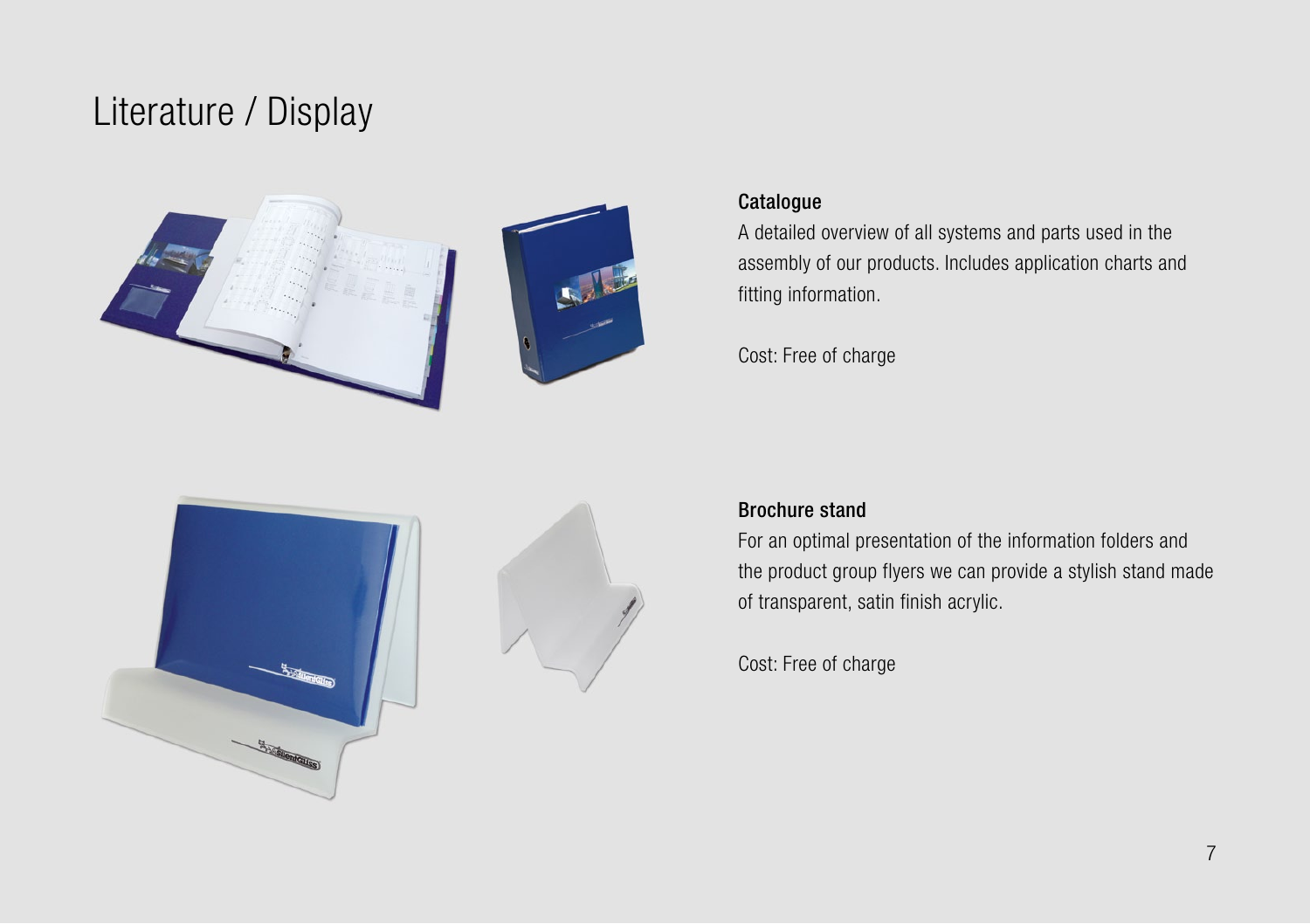### Point of Sale Boards





#### Tracks Board

A clear presentation of the most popular retail curtain tracks from Silent Gliss. It includes hand and cord operated tracks, 2 bent tracks and explains the range of colours available for the Systems 1080 and 1200.

Size: 595mm x 595mm / Cost: £25

### Autoglide Board

A stylish presentation of the Silent Gliss 5090 Autoglide electric curtain track system. Clearly demonstrates operation methods and the options available.

Size: 595mm x 595mm / Cost: £75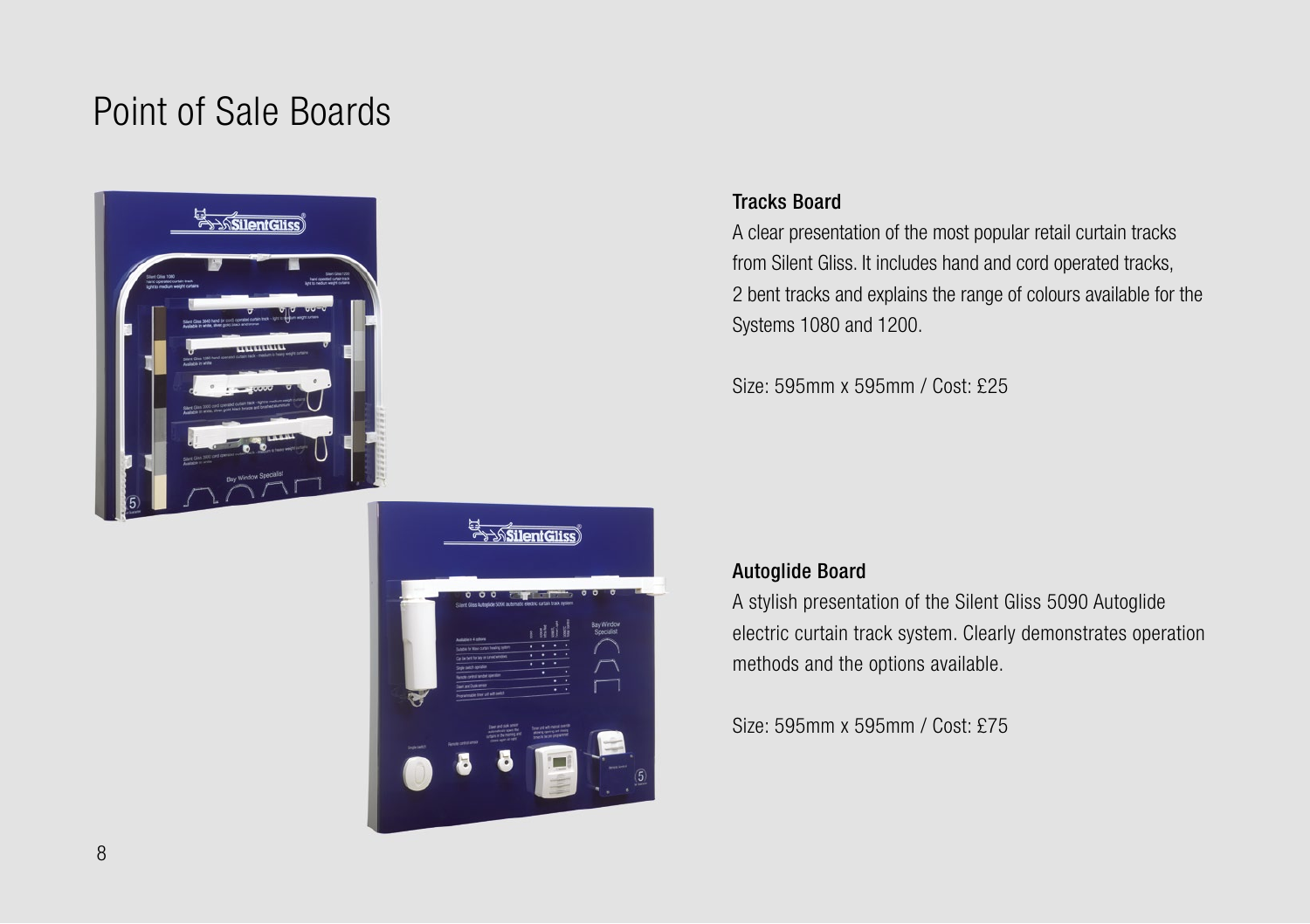

**Support of Second Contracts** 



#### Portable Display Board

A lightweight, smaller presentation board ideal for mobile selling, shop window displays or where wall space is not available. Comes with or without a protective carry bag.

Size: 520mm high x 320mm wide x 140mm deep Cost: £25 without bag, £35 with bag

### Customised Board

This board can be customised in two ways:

- with 5 x standard tracks at a cost of £25
- with 4 x Metropoles with one finial per pole at a cost of £50

Size: 595mm x 595mm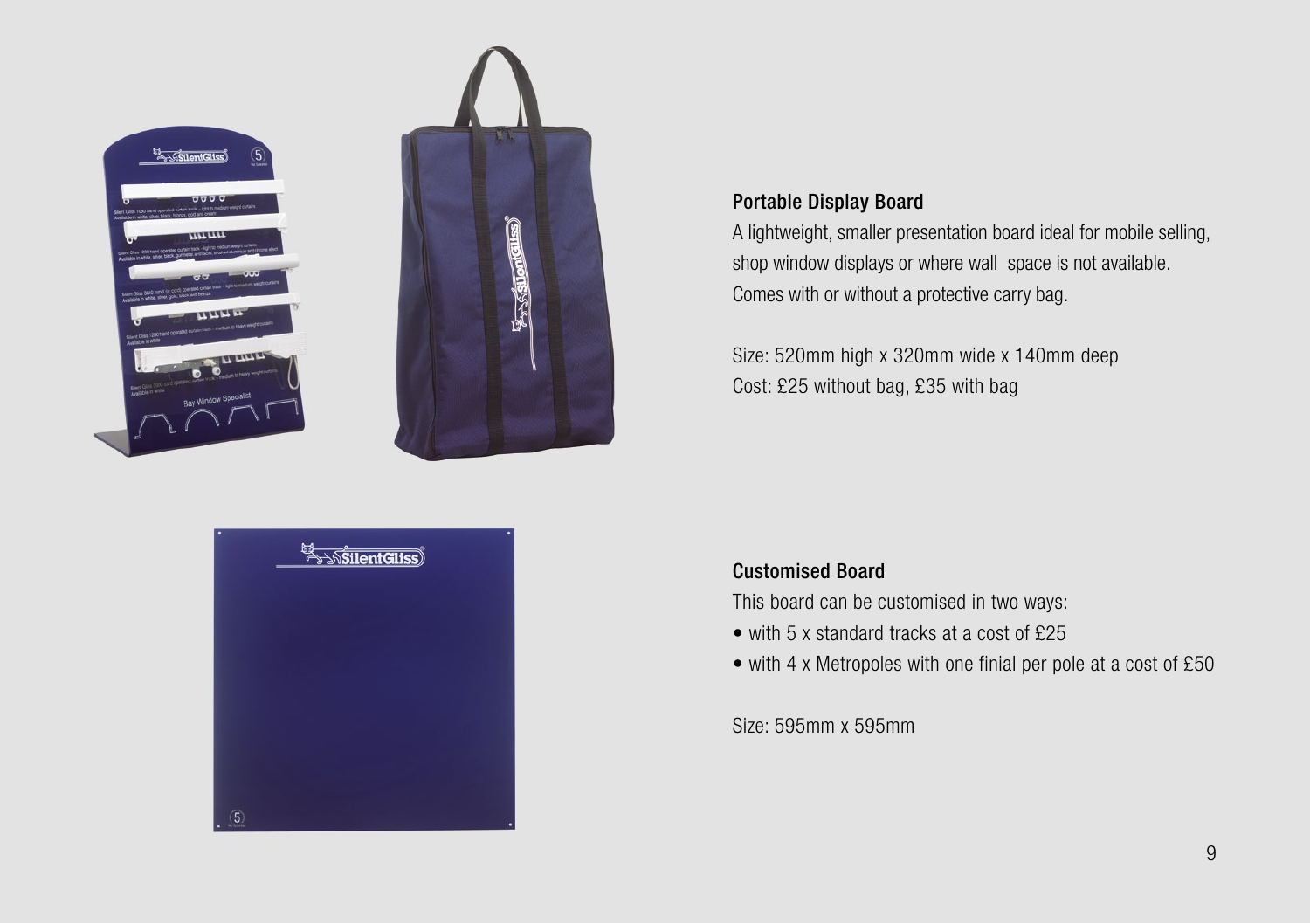### Freestanding Displays











### Venetian Box

A stylish presentation bringing together the swatches for the wood and aluminium slats and the extensive range of decorative tapes. Each swatch is also available separately along with individual slat samples.

Size: 255mm high x 380mm wide x 75mm deep / Cost: £10

### Metropole Pole Block Display

A stunning table top display featuring working samples of each pole diameter. Hand and cord operated with a range of pole finishes fitted with 6 decorative finials.

Size: 500mm high x 290mm wide x 210mm deep / Cost: £50

### Metropole Box

A stylish and compact sampling tray for the Metropole range. Shows samples of all diameter sizes and all finishes. Includes a laminated Metropole brochure showing all accessories.

Size: 325mm high x 330mm wide x 70mm deep / Cost: £30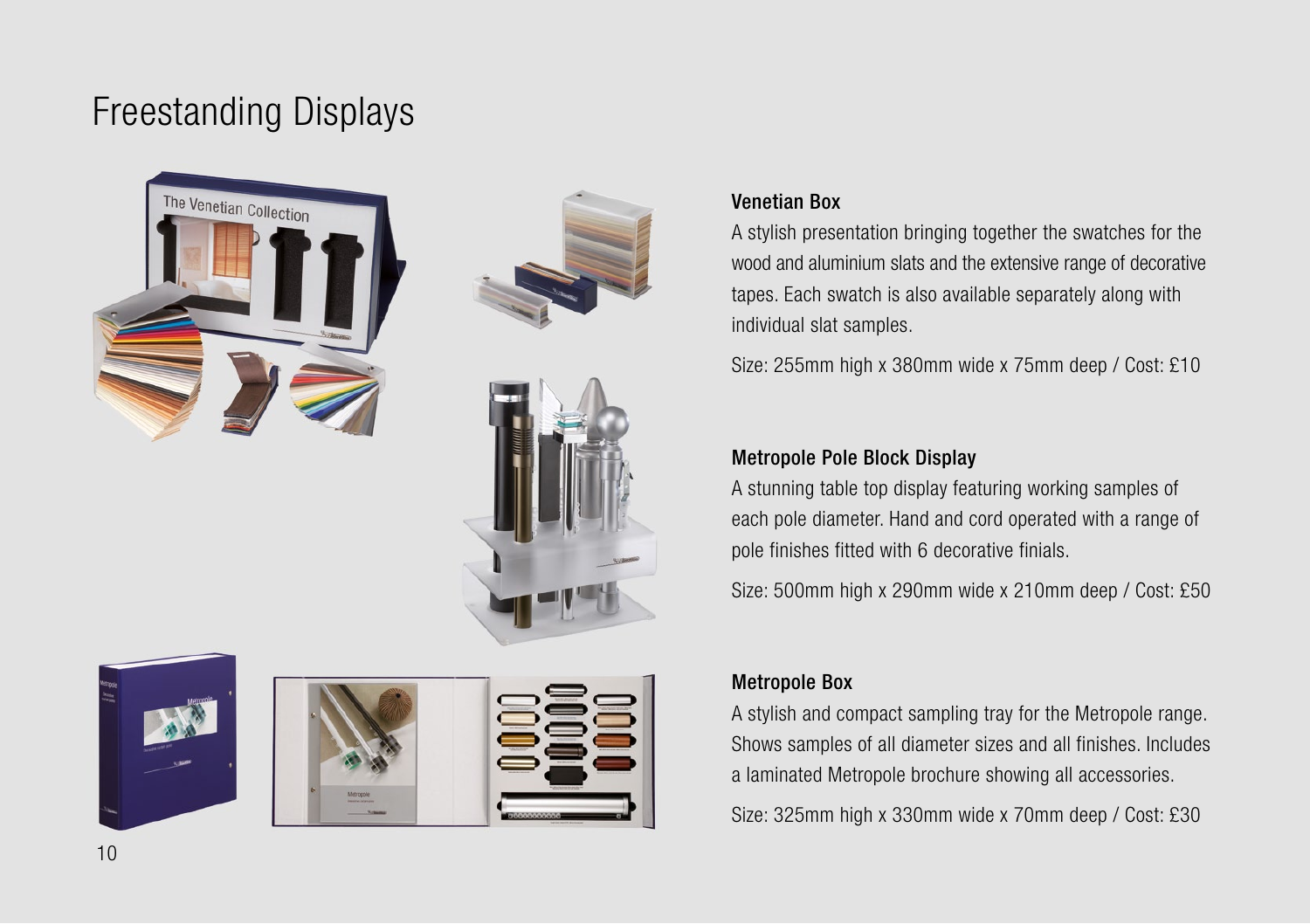### Entry in the Silent Gliss Website as Partner



#### www.silentgliss.co.uk

Search facility for members of the public to find their local Silent Gliss stockist.

Customers may apply to be listed. Consideration is given to facilities such as showrooms, displays, fabric collections on offer and whether staff have attended any Silent Gliss training courses.

Successful applications are invited to supply photo's of their shop or showroom, company logo, details of opening hours, email, website, address etc. and any other relevant supporting information.

To apply email info@silentgliss.co.uk and request an application form.